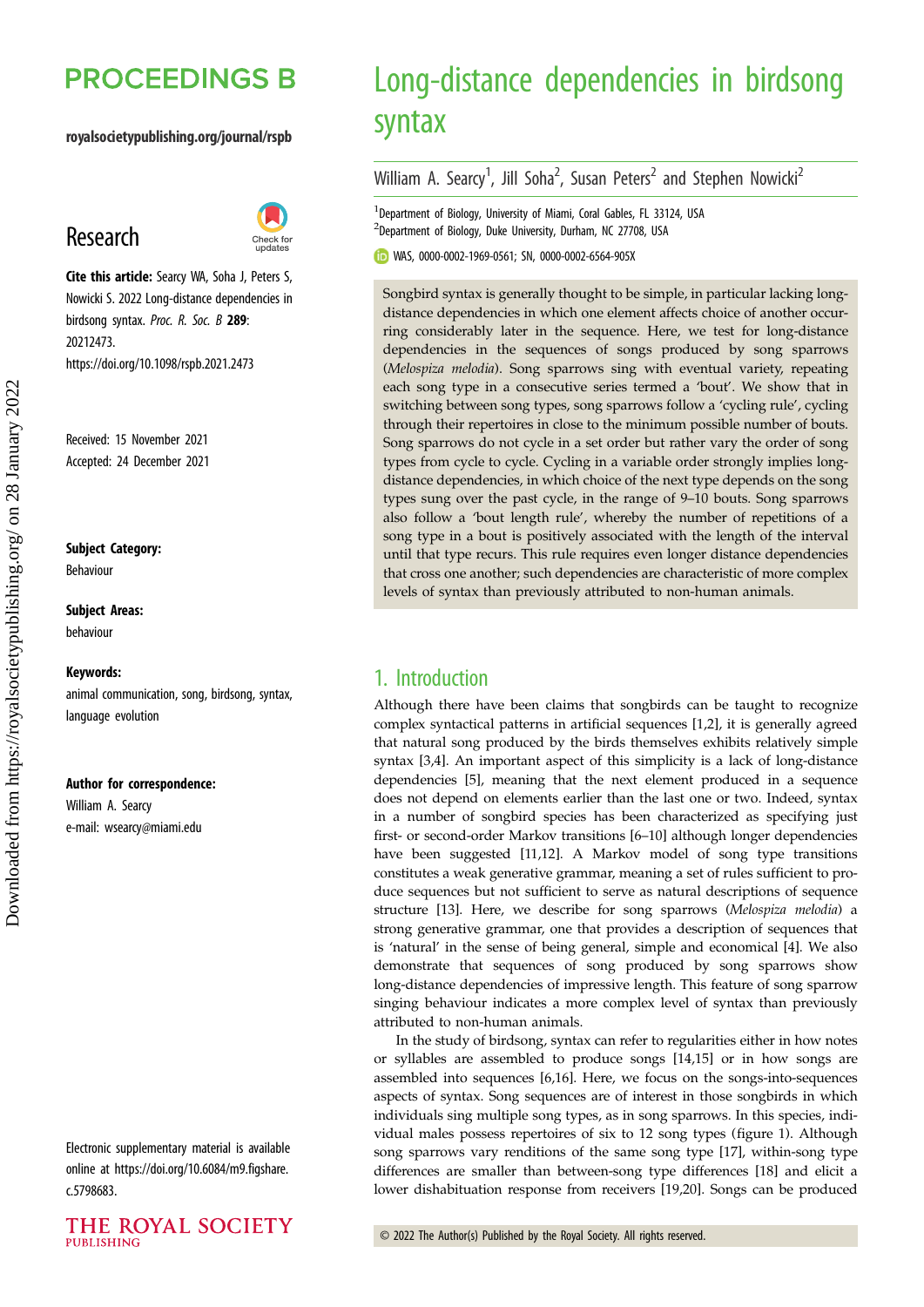<span id="page-1-0"></span>

**Figure 1.** Spectrograms of the eight song types  $(a-h)$  in the repertoire of male song sparrow 14.

in any sequence, and because no absolute limit can be assigned to sequence length, the variety of potential sequences is infinite.

Here, we test a set of six syntactical rules hypothesized to govern song sequencing in song sparrows. Below we describe the six rules, explain their sources and state the predictions derived from each that can be used to test them.

- (i) Eventual variety rule: a singer repeats a song type multiple times before switching to another song type. This pattern contrasts with immediate variety, in which a singer switches song types after every song [[21\]](#page-7-0). The eventual variety pattern has long been attributed to song sparrows [[22,23](#page-7-0)] and is also known to characterize many other songbird species [[24\]](#page-7-0). The rule predicts that bouts consisting of a single song should be much rarer than bouts of multiple songs, where a bout is a series of consecutive repetitions of a song type.
- (ii) Cycling rule: a singer cycles through its repertoire in close to the minimum number of bouts. Regular cycling has been suggested for song sparrows previously [[23,25](#page-7-0)], but we know of no previous statistical test for cycling in this species. The rule has been supported in other songbirds with evidence of significant avoidance of low recurrence intervals between bouts of the same

type [\[6](#page-6-0)[,26](#page-7-0)]. We test the prediction that observed cycle lengths are shorter than cycle lengths found in random sequences.

- (iii) Bout length rule: the more repetitions of a song type in a bout, the longer the delay until the singer returns to that type. The bout length rule is expected as a consequence of two internal mechanisms proposed by Hinde [[27\]](#page-7-0) and Falls [\[28](#page-7-0)] to underlie cycling: first, a buildup of inhibition for a song type as it is repeated in a bout, and second, a gradual waning of that inhibition once production of the song type has ceased. Indirect support for the bout length rule in song sparrows comes from evidence that males are less likely to match a song type after they have sung a long bout of that type [\[29](#page-7-0)]. The rule predicts that bout length will be positively correlated with subsequent recurrence interval.
- (iv) Psycho-hydraulic rule: the longer a singer goes without singing a particular song type, the longer the next bout of that song type will be. This rule is derived from Lorenz's 'psycho-hydraulic model' [\[30](#page-7-0)], which posits that 'action specific energy' for a behaviour builds up gradually over time whenever a behaviour is not performed and that the more such energy has accumulated, the more intense the behaviour will be when eventually triggered. Previous tests of the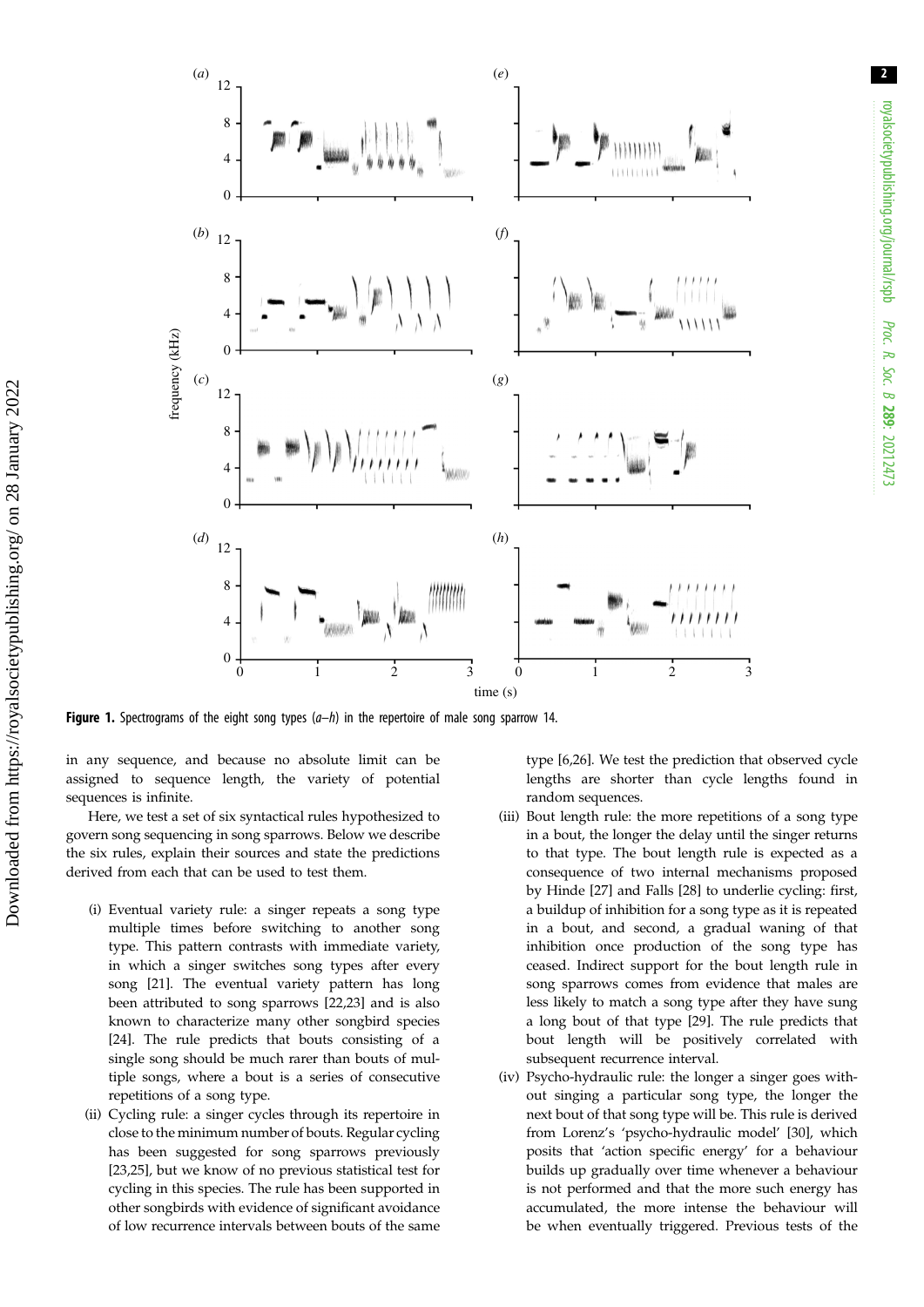<span id="page-2-0"></span>model on syntax of songbirds and mammals have been negative [[31\]](#page-7-0). This rule predicts that recurrence interval will be positively correlated with subsequent bout length.

- (v) Song type usage preferences: individuals sing certain of their song types more than others. Evidence for preferential use of particular song types has been found previously in other songbirds [[16,32](#page-7-0)–[34](#page-7-0)]. Some authors have claimed such preferences exist in song sparrows [\[35](#page-7-0)], while others have denied them [[23\]](#page-7-0). Lapierre et al. [[36\]](#page-7-0) found that song type usage differs significantly from uniform in most song sparrows but did not test observed usage against random usage. We test the prediction that if males have stable usage preferences, their usage frequencies in two independent samples should be positively correlated.
- (vi) Transition preferences: singers prefer to switch from one particular song type to another specific song type, for example from type X to type Y. Among songbirds, strong transition preferences have been found in some immediate variety singers [[37](#page-7-0)–[39](#page-7-0)] and weaker ones in eventual variety singers [[7](#page-6-0),[32,40\]](#page-7-0). Robust first-order transition preferences could produce cycling without longer distance dependencies. Hedley et al. [\[41](#page-7-0)] provide a statistical test for consistency in transition preferences between individuals that can be adapted for testing consistency in transition preferences between recording sessions within individuals.

Certain of these syntactical rules have implications for the existence of long-distance dependencies and therefore bear importantly on the complexity of song sparrow syntax. Cycling through the repertoire in a set order can be accomplished with only first-order transition preferences, whereas cycling in a variable order implies that the order of song types over the past cycle influences choice of the next song type to be sung. The bout length rule, if supported, would imply that the lengths of song bouts over the past cycle affect choice of the next song type. We test all six rules using song sequences recorded in the field from territorial male song sparrows.

### 2. Methods

Fieldwork for this study was conducted in southwestern Crawford County, Pennsylvania, USA (41.6° N , 80.4° W) during May and June of 2019. Adult male song sparrows were recorded on their territories in old fields and forest clearings and along the shores of lakes and waterways. Each subject was recorded on two mornings (6.00–11.00) with a mean of 9.5 days (range 5–14) between recording sessions. Males were not banded prior to the study, but because of the low degree of song type sharing in the population [\[42,43](#page-7-0)] all could be easily identified from their recorded songs together with their locations. Recordings were made using digital recorders (Marantz PMD 660 or 670) and cardioid microphones (Shure SM58) in parabolic reflectors (Sony PBR-330) at a sampling rate of 44.1 or 48 kHz.

We initiated recording with 33 males and obtained samples that we judged to be sufficient for 21 of these. Though we aimed for 300 songs in each recording session, we retained one male in the analysis with 295 songs for his first session and two males with 288 songs for their second sessions. Samples of 300 songs virtually always capture the complete repertoire



**Figure 2.** (a) The sequence of songs sung by male 14 during two recording sessions. The initial cycle through the repertoire is delineated in the first box for each session, and the second cycle in the second box. (b) The sequence of songs sung by male 14 during his first recording session shown twice, first with the first full bout and first recurrence interval indicated and second with the second bout length and second recurrence interval indicated. (Online version in colour.)

of a song sparrow [[44](#page-7-0)], especially if the recordings are continuous [[45](#page-7-0)]. All our recordings were continuous, so that we could document the sequence in which song types were sung. In all cases, all the song types recorded in the first session were recorded in the second session and vice versa, so all recording sessions were adequate to capture full repertoires and one or more full cycles.

To obtain more in-depth data on short-term repertoire usage, we recorded five additional males for all daylight hours in a 24 h period using an Autonomous Recording Unit or ARU (Song Meter SM4, Wildlife Acoustics). These recordings were made in southwestern Crawford County between 14 May 2021 and 23 May 2021, each from the middle of one morning to the middle of the next. The five males were first recorded in person as above to allow identification of each subject's repertoire of song types (see the electronic supplementary material).

We assigned recorded songs to song types using spectrograms made with AUDACITY software using a 256-point fast Fourier transform and a Hanning window. We classified two songs as the same song type if they shared the same introductory phrase and half or more of all phrases [\[29\]](#page-7-0). Spectrograms of one or more renditions of each song type were printed (using RAVEN PRO software) to aid in classification. In previous work in this study population, observers blindly classifying songs to song types agreed on the correct classification in 97.7% of cases [\[29\]](#page-7-0).

To test the bout length rule, we counted the consecutive renditions of each song type in each recording in the 2019 sample. To test the cycling rule, we determined for each sample of songs the initial cycle length, where cycle length is defined as the number of song type bouts used to present all the song types in an individual's repertoire (figure 2a). The minimum possible cycle length is equal to an individual's repertoire size. To estimate expected cycle lengths, we generated 10 000 random sequences for each repertoire size, sampling with replacement and stipulating that no song type could immediately succeed itself. The expected cycle length was then estimated as the mean of the initial cycle lengths in the 10 000 sequences for each repertoire size. We compared observed cycle lengths in the 2019 sample to expected cycle lengths using sign tests [[46\]](#page-7-0), with sample sizes equal to the number of subjects.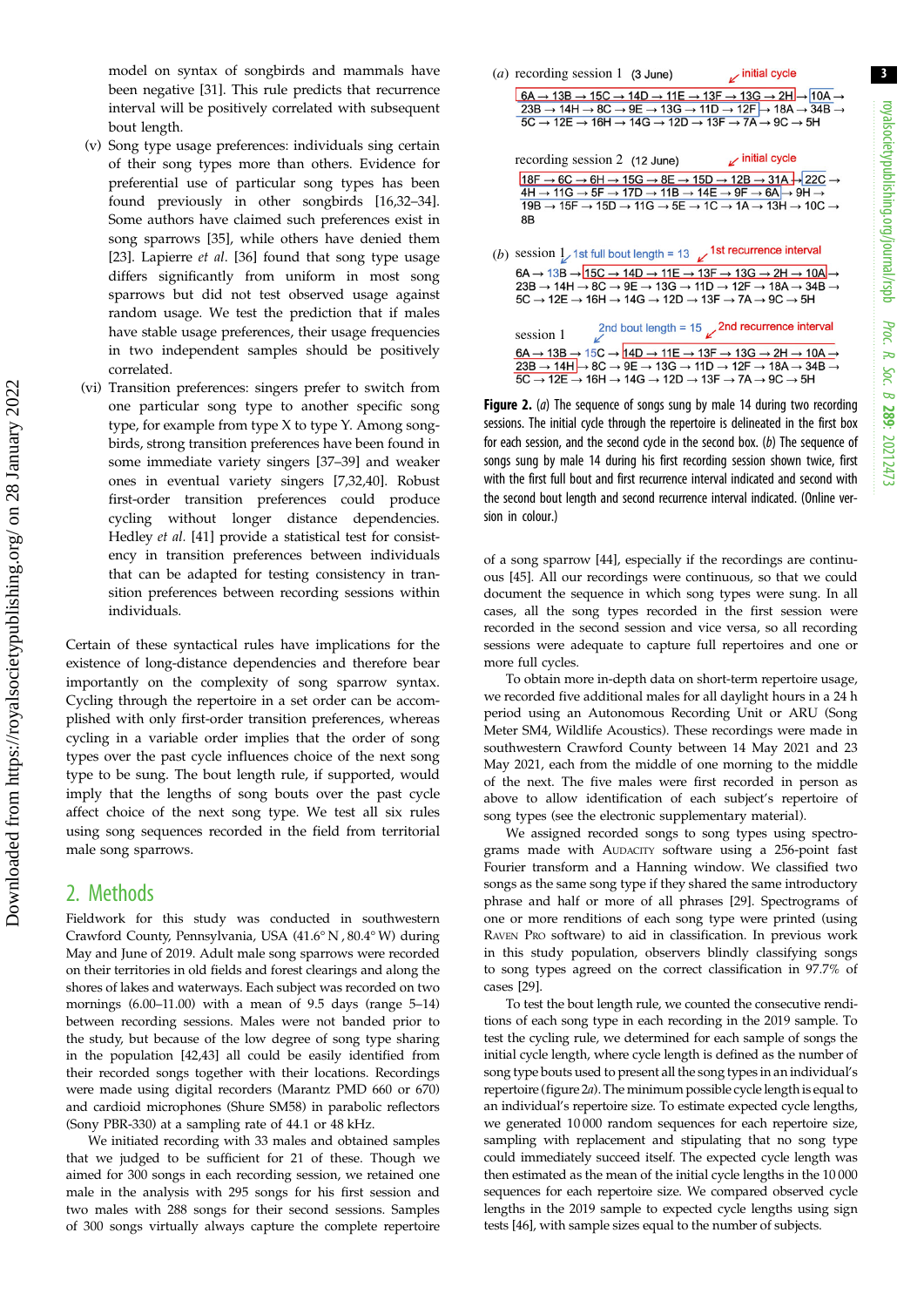The bout length rule predicts that bout length will be positively correlated with subsequent recurrence interval, and the psycho-hydraulic rule predicts that recurrence interval will be positively correlated with subsequent bout length. Here, we measure recurrence interval [[9,47\]](#page-7-0) as the number of bouts of other song types that occur between two bouts of a focal song type [\(figure 2](#page-2-0)b). Bout lengths are measured for the first full bout of each song type in each recording session, ignoring the first bout, which usually will not have been fully captured. Data are combined for the two recording sessions for individuals in the 2019 sample, and a single Pearson's correlation coefficient is calculated for the test of the bout length rule (bout length versus subsequent recurrence interval) and another for the test of the psycho-hydraulic rule (recurrence interval versus subsequent bout length). Separately for each rule, we test whether the mean correlation coefficient is different from 0 with a two-tailed one-sample t-test.

Usage refers to the number of renditions of each song type that a subject produces. Our test for usage preferences starts by correlating each individual's observed usage in one continuous recording with its observed usage in a second continuous recording made 5 to 14 days later. We then test whether the mean correlation coefficient for the sample of males is different from 0 with a two-tailed one-sample t-test. A mean significantly greater than 0 is expected only if males possess usage preferences that are stable over several days.

We test for transition preferences using a procedure based on one formulated by Hedley et al. [[41](#page-7-0)] for testing for sharing of transition preferences between individuals. In the modified procedure: (i) transition matrices are constructed for transitions between-song types; (ii) one-tailed Fisher's exact tests are used to determine whether the count in any one cell of the transition matrix exceeds random expectation; and (iii) a second onetailed Fisher's exact test is used to test whether the number of preferred transitions shared between the two samples for one male is greater than expected by chance. We term a transition preferred in both samples of a single male a 'consistently preferred transition'.

To assess the consistency of the order in which song types are sung, we use the Jaccard index to measure the proportional sharing of transitions between the initial cycles in the first and second recording sessions and between the first and second cycles within each recording session. The general definition of the Jaccard index is the intersection of two sets divided by the union of the two sets; in this case, that definition translates to  $c/(a +$  $b + c$ ), where c is the number of transitions shared by two cycles, a is the number of transitions unique to cycle 1 and b is the number unique to cycle 2 [\[48\]](#page-7-0).

After obtaining transition probability matrices for each bird, we used these to generate 10 000 sequences for a simulation test of whether observed cycle lengths could be explained by observed transition probabilities alone.

## 3. Results

#### (a) Eventual variety rule

[Figure 2](#page-2-0)a shows the sequences of songs produced by one male (designated male 14), chosen for illustration because he has the modal repertoire size (eight song types) and is close to the average in the number of bouts and songs recorded. This male follows the eventual variety rule, almost always singing multiple repetitions of a song type before switching to another. Disregarding the first and last bouts (both of which are probably not recorded in full), the average bout length is 12.0 songs. This example is representative of the 21 subjects in the 2019 sample: across all subjects, the mean bout length was



Figure 3. Observed and expected cycle lengths graphed against repertoire sizes. Circle size indicates the number of individuals (1–4) at a point. Observed cycle lengths are the means of the initial cycle lengths from each individual's two recording sessions. Expected cycle lengths are means from 10 000 random sequences for each repertoire size. (Online version in colour.)

14.0 repetitions, with individual means ranging from 5.9 to 26.8. Only a mean of 3% of bouts consisted of a single song (range 0–10%). Only 0.3% of songs occurred in bouts of one song (range 0–1.7%). Thus, the eventual variety pattern is indeed the rule and immediate variety a rare exception.

#### (b) Cycling rule

The initial cycle lengths for male 14 are delineated for the two recording sessions in [figure 2](#page-2-0)a. These initial cycle lengths are both eight songs, which is the minimum possible given this male's repertoire of eight song types. Minimum possible cycle lengths of course increase with repertoire size, as do the mean cycle lengths in random sequences (figure 3). For all 21 males in the 2019 sample, mean initial cycle length (averaged over the two recording sessions per individual) was lower than the expected mean from random sequences (figure 3). This result is significantly different from chance by a two-tailed sign test ( $z = 4.583$ ,  $n = 21$ ,  $p < 0.00001$ ). Initial cycle lengths took their minimum possible values in 26 of 42 recordings (62%). The cycling rule is thus followed with good but not perfect fidelity.

#### (c) Bout length rule

This rule predicts that the length of a bout of a particular song type should be positively associated with the length of the subsequent recurrence interval, defined as the number of bouts of other song types produced between two bouts of a focal song type. [Figure 2](#page-2-0)b shows how the data used to test this rule are compiled for male 14. Again, the first bouts of recording sessions are ignored because they are unlikely to have been fully recorded. Bout lengths and recurrence intervals are determined for the first full bout of each song type in both recording sessions. Using these data, the correlation between bout length and recurrence interval was 0.516 for male 14. The correlation between bout length and recurrence interval was positive for 20 of 21 subjects ([figure 4](#page-4-0)). The mean correlation was  $0.485$  ( $\pm 0.058$ ), which is significantly greater than 0 by a two-tailed one-sample *t*-test ( $t = 8.301$ , d.f. = 20,  $p < 0.00001$ ). The bout length rule thus is strongly supported.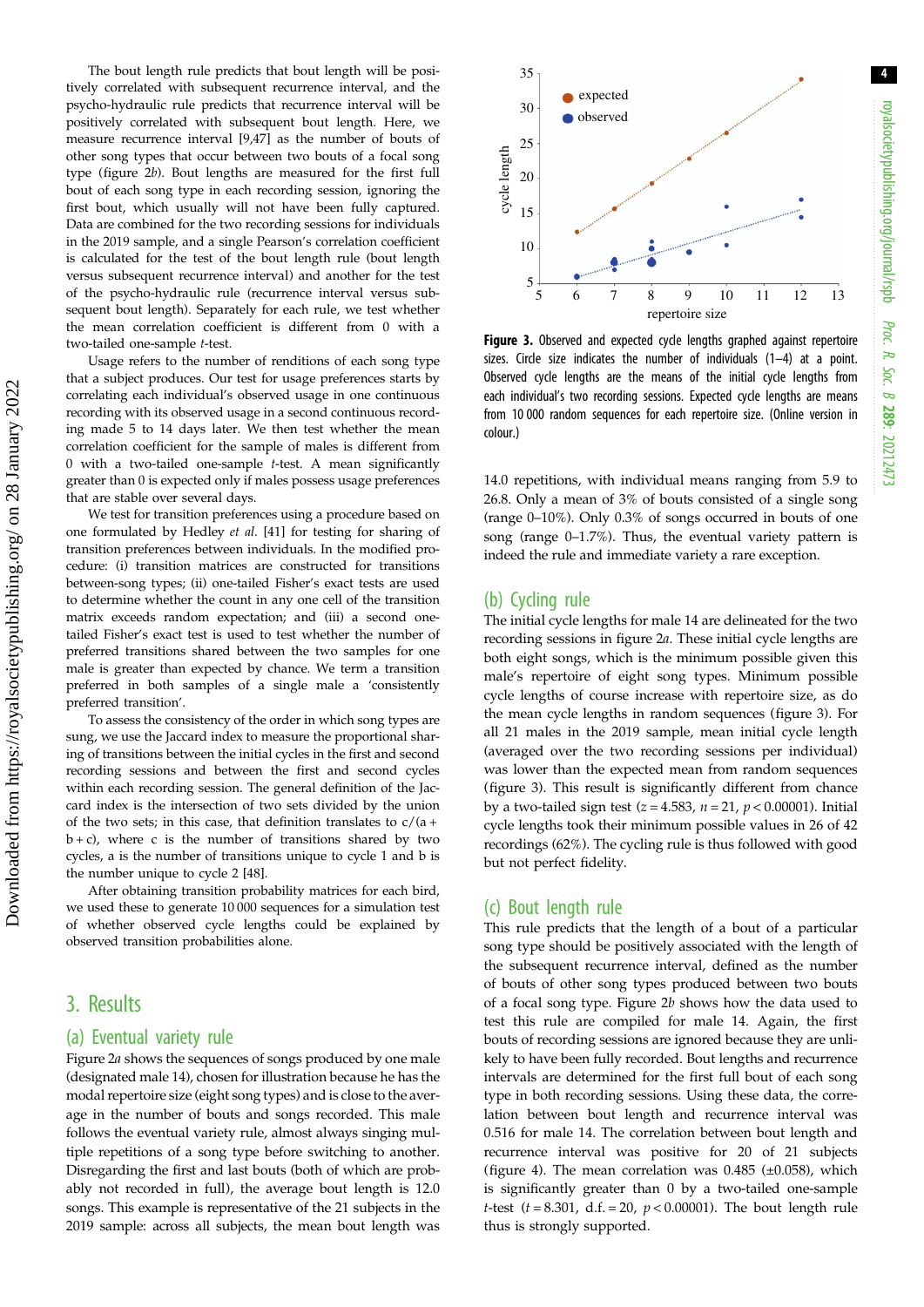<span id="page-4-0"></span>

Figure 4. Per-individual Pearson correlations between bout lengths and recurrence intervals. The results support the bout length rule, which states that longer bouts of a song type should be followed by longer delays before that song type is sung again. (Online version in colour.)

#### (d) Psycho-hydraulic rule

Applied to song sequences, this rule predicts that the longer the recurrence interval between two bouts of a song type, the longer the second bout of that type will be. Contrary to this prediction, we found the mean correlation between recurrence interval and subsequent bout length to be no different from 0 (mean  $r = 0.042 \pm 0.060$ ,  $t = 0.705$ ,  $p = 0.489$ ). Combining this result with the results on the bout length rule (above), the lengths of recurrence intervals are positively correlated with prior bout length but not with subsequent bout length.

#### (e) Usage preference rule

A positive correlation between frequency of song type usage in recording session 1 and frequency of usage in session 2 is evidence of usage preferences that are consistent over periods of at least the 5–14 days separating recording sessions. For male 14 [\(figure 2](#page-2-0)a), the correlation between usage frequencies in sessions 1 and 2 was 0.605. Correlations in usage between recording sessions were similarly positive for 15 of 21 individuals in the 2019 sample [\(figure 5](#page-5-0)), and the mean correlation  $(0.312 \pm 0.087)$  was significantly greater than 0 by a two-tailed one-sample *t*-test ( $t_{20} = 3.595$ ,  $p = 0.002$ ). Thus, the usage preference rule is followed but not as consistently as the bout length and cycling rules. Variation in usage was driven more by variation in bout length than by variation in number of bouts (electronic supplementary material, table S1).

#### (f) Transition preference rule

Although our subjects tended to cycle through their repertoires efficiently, they did so without using a fixed order. Male 14, for example, produced his repertoire of eight song types in just eight bouts in both recording periods [\(figure 2](#page-2-0)a), but with no overlap in the first-order transitions used in these two initial cycles (Jaccard similarity  $= 0$ ). The similarity between the first and second cycles within both recording sessions was also quite low for this male (mean similarity = 0.14). This pattern is representative of the subjects as a whole: across the 21 subjects in the 2019 sample, the mean Jaccard similarity in transition usage comparing the initial cycles of the two recording sessions was 0.13 and comparing the first and second cycles within recording sessions was 0.11.

The most common transition in the first recording session for male 14 was  $A \rightarrow B$ , which occurred a total of three times in that session, more than expected by chance ( $p < 0.01$  by a Fisher's exact test). This  $A \rightarrow B$  transition did not, however, occur at all in the second recording session ([figure 2](#page-2-0)a). Four other transitions were more common than expected by chance ( $p < 0.05$ ) in the first recording session, but none of these were over-represented in the second session. In the entire 2019 sample, only 2 of 21 birds showed one or more specific song type transitions that were significantly more common than expected in both of their recording sessions (electronic supplementary material, table S2). The number of consistently preferred transitions exceeded random expectation at the 0.05 level for only one of these two individuals (electronic supplementary material, table S2). When we used the observed transition frequencies compiled across the two recording sessions to generate simulated sequences for each subject, the initial cycle lengths in these sequences were similar to those in random sequences (electronic supplementary material, table S3). Observed cycle lengths in the field recordings were significantly shorter than the expected cycle lengths derived from these simulated sequences ( $p < 0.00001$ ).

The rarity of transitions that are consistently preferred across recording sessions is consistent with weak transition preferences but could also reflect strong first-order transition preferences that change between recording periods (i.e. are not time homogeneous). Because a mean of only 25 transitions were sampled per recording session in 2019, only a narrow range of first-order transition types were observed in many cases, which allows the possibility of strong transition preferences within days. The larger sample sizes provided by the 2021 ARU recordings (mean of 184 transitions) allow rejection of this alternative. Among the five males in this sample, three males with repertoire sizes of seven song types used respectively 41, 42 and 42 of 42 possible transition types (98–100%) within 24 h. The two males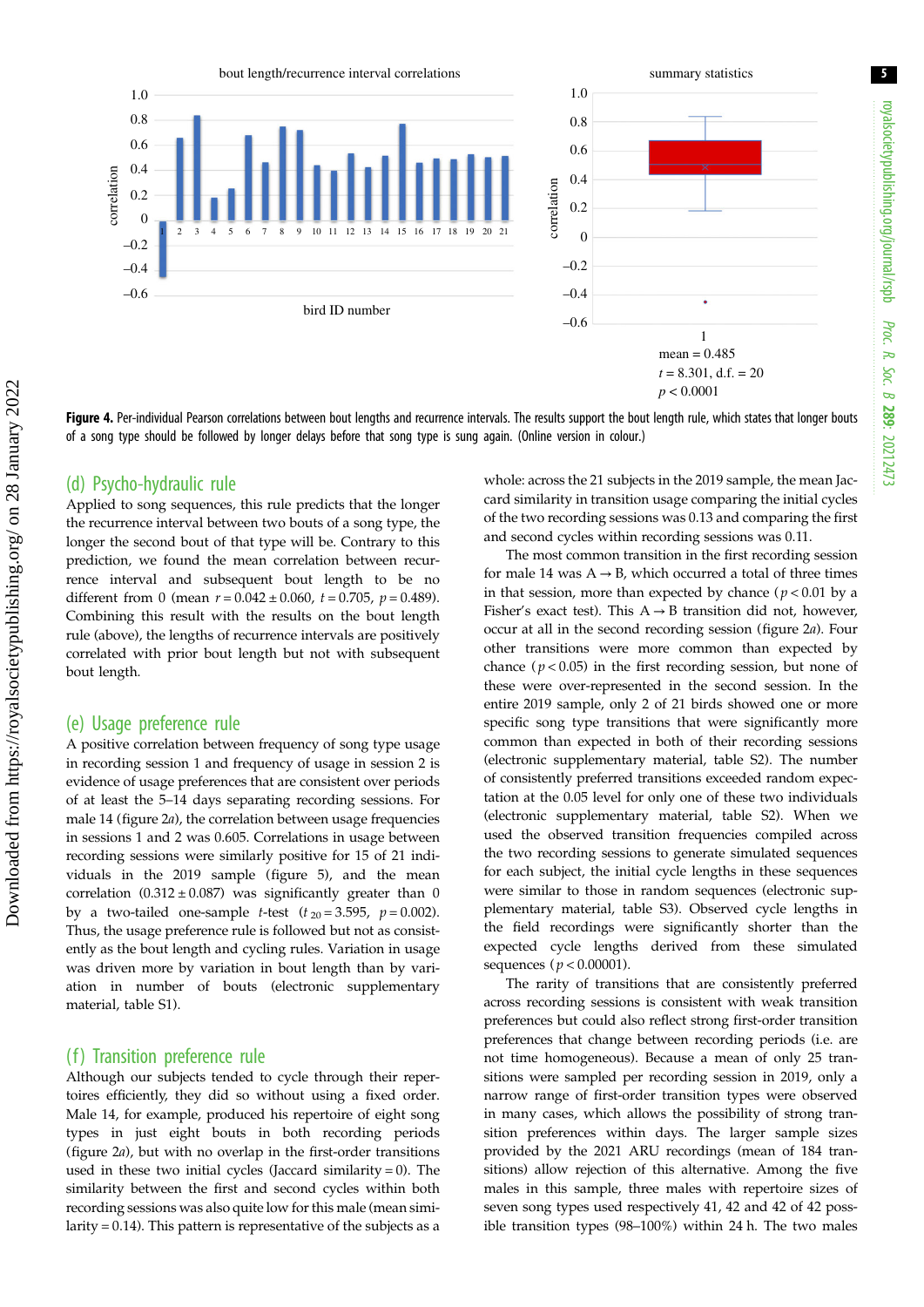<span id="page-5-0"></span>

Figure 5. Per-individual Pearson correlations between-song type usage frequency in recording session 1 and usage of the same song types in recording session 2 (5–14 days later). The results support within-male preferences for singing certain song types more than others. (Online version in colour.)

with larger repertoires (of 10 and 11 song types) each used a greater number of transition types though a smaller percentage of the total possible: 63 of 90 (70%) and 90 of 110 (82%), respectively (electronic supplementary material, table S4). Simulations run with transition matrices based on these 2021 ARU data produce cycle lengths similar to random sequences and much longer than observed (electronic supplementary material, table S4).

### 4. Discussion

#### (a) Long-distance dependencies

These results provide support for both long-distance dependencies and a strong generative grammar in the syntax of song sparrow song sequences, a combination that, to our knowledge, has not previously been described in any animal signalling system. Evidence for long-distance dependencies comes in part from the cycling rule results. These data show that song sparrows cycle through their repertoires significantly more efficiently than would be expected from random sequencing, using the minimum possible cycle length in the majority of cases. Such cycling could be accomplished with strong first-order transition preferences, but the simulations show that observed transition preferences are not strong enough to produce efficient cycling. Another possibility is that cycling is produced by second-order Markov preferences. We are sceptical that second-order transition models can explain the observed combination of efficient cycling, weak first-order preferences and rapidly varying sequence order, but we do not at present have sufficient data to test such models. A third explanation, which we favour, is that song sparrows cycle by making the choice of each song type dependent on the order of song types over the entire preceding cycle. Since average cycle lengths varied from 6 to 17 bouts (mean = 9.5), this reasoning implies dependencies of equivalent length.

More direct evidence for long-distance dependencies comes from our results on the bout length rule, showing that bout lengths are consistently positively correlated with recurrence intervals. Thus, the decision whether to sing a particular song type next depends on the length of the last bout of that song type produced on average one cycle ago. This dependency is also supported by previous results showing that the decision whether to match playback of a particular song type depends on the length of the last bout of that type [\[29](#page-7-0)]. Given that the mean cycle length is 9.5 bouts and the mean bout length is 14 songs, following the bout length rule requires dependencies that extend on the order of 130 songs. At typical singing rates of about four to six songs per minute, the time over which these dependencies stretch is on the order of 20–30 min. Furthermore, the dependencies implied by the bout length rule are often cross-serial, in the sense that arrows indicating the dependencies on a timeline representing the song sequence must cross over each other.

Previous studies of syntax in other songbirds have mainly looked for and found only short-distance dependencies, in which the next song type sung depends only on the last one or two previous songs [\[6,8,](#page-6-0)[10,38](#page-7-0)]. Short-distance dependencies seem to be adequate to allow some species to cycle through quite large song repertoires, for example of around 36 song types in grey-crowned warblers (Seicercus tephrocephalus) [\[39](#page-7-0)] and of over 100 song types in marsh wrens (Cistothorus palustris) [\[41](#page-7-0)]. In such a system, the order of songs must be repeated fairly faithfully from cycle to cycle, which is what is observed in grey-crowned warblers and marsh wrens, but which is not what we observe in song sparrows. To our knowledge, the longest distance dependencies that have been previously shown in songbirds are from domestic canaries of the Belgian waterslager strain (Serinus canaria), which sing long songs consisting of a series of phrases each of about 1 s duration. Here, the choice of the next phrase can depend on as many as the past three to six phrases, though most choices seem to depend on only the last phrase [[11](#page-7-0)]. Note that syntax in this case is within-song rather than between-songs. The longest distance dependencies known in canaries extend about 5–10 s, compared to 20–30 min in song sparrows.

#### (b) Strong versus weak generative grammar

Most studies of birdsong syntax have examined transition probabilities between one element and the next or between sets of prior elements and the next [\[3,](#page-6-0)[9](#page-7-0),[49\]](#page-7-0). Such transition probabilities can be considered aspects of weak generative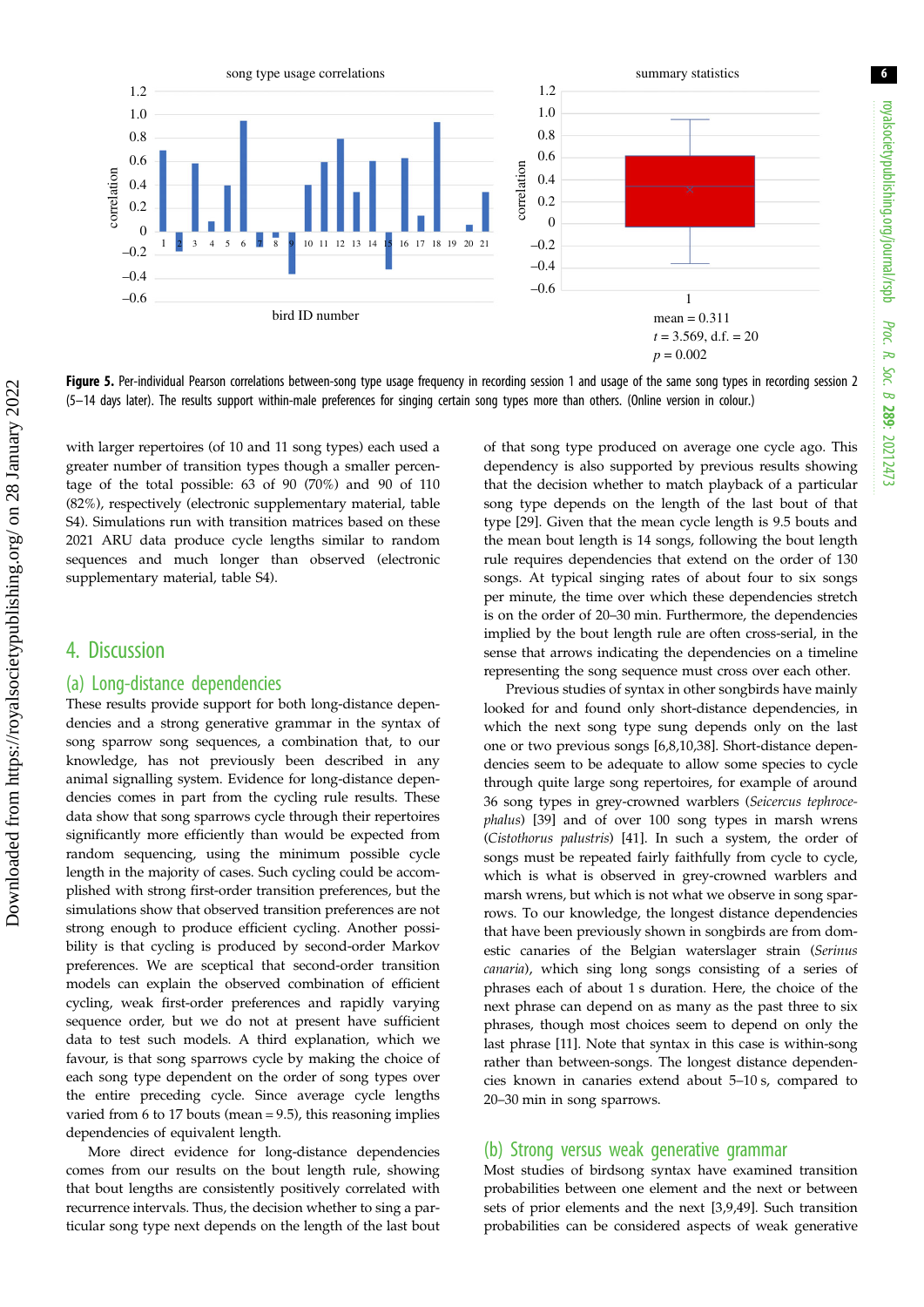<span id="page-6-0"></span>grammar, as they are sufficient to generate strings of elements but do not provide satisfying structural descriptions of such sequences. Less attention has been given to general, descriptive rules of birdsong syntax that might be considered aspects of strong generative grammar. An exception is the eventual variety/immediate variety distinction, which has been applied to many songbird species [\[21](#page-7-0),[24\]](#page-7-0) and which simply and economically describes a major aspect of sequence structure.

Here, we provide evidence from song sparrows supporting eventual variety and a set of additional rules that are sufficiently general and economical to be considered aspects of a strong generative grammar. Together, these rules give a convincing general description of the species' song sequences: a singer repeats a song type multiple times before switching to the next, cycles through his repertoire in varying order but in close to the minimum number of bouts, balances a long bout of a song type with a long delay until that song is sung again and prefers singing some of his song types more than others. Presumably, other general rules remain to be discovered in song sparrows; for example, we are interested in the possibility that there are general rules determining which song types are preferred, based perhaps on song structure or on sharing with neighbouring males [\[36](#page-7-0)]. Presumably also, many other general rules may be discoverable in some of the other 4000 or so species of songbirds.

#### (c) Syntax complexity

Given that song sparrows do not follow first-order Markov transitions consistently, the syntax of their song sequences cannot be placed in the first-order Markov category as defined by Hurford [4] in his description of the formal language hierarchy. The presence of long-distance crossserial dependencies argues that song sparrow syntax also cannot be categorized at the state chain level, that is syntax that entails unidirectional transitions between a finite set of states and no memory of prior parts of the sequence [4]. Instead, song sparrow syntax appears to fall into the context free category, in which the effect of the present state on choice of the next element is augmented by a potentially unlimited auxiliary memory [3]. Although song sparrows could achieve this level of syntax complexity by maintaining explicit memory of all songs produced over the past cycle, simpler mechanisms would also suffice. As proposed by Hinde [[27\]](#page-7-0) and Falls [\[28](#page-7-0)], inhibition of a song type might build up gradually as a male repeats a song type in a bout, eventually

#### causing the singer to switch away from that type. Inhibition of this song type might then dissipate gradually, as the male sings other types. Following Slater [[50\]](#page-7-0), an element of competition must be added to this model, whereby song types compete for production based on which is least inhibited. The buildup and waning of inhibition fulfills the definition of memory as a 'process that allows animals to base their behaviour on information from individual past experience' [[51,](#page-7-0) p. 256] making the model compatible with the stipulation that memory of earlier parts of the sequence can affect choice of the next element.

Some instances have recently been found in songbirds in which the syntax of calls (not songs) affects meaning [\[52](#page-7-0)–[54\]](#page-7-0). These cases involve calls that refer to things or events external to the signaller. Songs are not known to be referential in this sense, so direct effects of song order on meaning are perhaps unlikely. Indirect effects on meaning are nevertheless possible. In song sparrows, for example, obedience to syntactical rules has been shown to constrain the ability of males to match the song types of rivals [\[29](#page-7-0)], a behaviour thought to have an especially aggressive meaning [\[55](#page-7-0)]. Studies of the effects of the syntax of song sequences on the response of conspecifics of both sexes might help illuminate the function of syntactical rules, but comparative studies of syntactical patterns across a range of songbird species might be even more illuminating.

Data accessibility. Data and computer code are available from the Dryad Digital Depository:<https://doi.org/10.5061/dryad.j6q573nfw> [\[56](#page-7-0)]. Authors' contributions. W.A.S.: conceptualization, data curation, formal analysis, investigation, methodology, supervision, validation, visualization, writing—original draft; J.S.: conceptualization, data curation, formal analysis, methodology, visualization, writing—review and editing; S.P.: conceptualization, data curation, methodology, project administration, validation, visualization, writing—review and editing; S.N.: conceptualization, funding acquisition, investigation, methodology, supervision, writing—review and editing.

All authors gave final approval for publication and agreed to be held accountable for the work performed therein.

Competing interests. We declare we have no competing interests.

Funding. This work was supported by the Robert E. Maytag Professor Research Fund of the University of Miami and the Office of the Provost, Duke University.

Acknowledgements. We thank Lauren Chronister for help with recording, Pete Wyckoff for writing the simulations, Christopher Searcy for analysing random sequences and Robert Seyfarth and Rob Lachlan for providing comments on earlier drafts. We are grateful to the Pymatuning Laboratory of Ecology for logistical support and the Pennsylvania Game Commission for access to study sites.

# **References**

- 1. Gentner TQ, Fenn KM, Margoliash D, Nusbaum HC. 2006 Recursive syntactic pattern learning by songbirds. Nature 440, 1204–1207. [\(doi:10.1038/](http://dx.doi.org/10.1038/nature04675) [nature04675](http://dx.doi.org/10.1038/nature04675))
- 2. ten Cate C. 2017 Assessing the uniqueness of language: animal grammatical abilities take center stage. Psychon. Bull. Rev. 24, 91–96. ([doi:10.3758/](http://dx.doi.org/10.3758/s13423-016-1091-9) [s13423-016-1091-9\)](http://dx.doi.org/10.3758/s13423-016-1091-9)
- 3. Berwick RC, Okanoya K, Beckers GJL, Bolhuis JJ. 2011 Songs to syntax: the linguistics of birdsong.

Trends Cogn. Sci. 15, 113–121. ([doi:10.1016/j.tics.](http://dx.doi.org/10.1016/j.tics.2011.01.002) [2011.01.002\)](http://dx.doi.org/10.1016/j.tics.2011.01.002)

- 4. Hurford JR. 2012 The origins of grammar. Oxford, UK: Oxford University Press.
- 5. Hauser MD, Chomsky N, Fitch WT. 2002 The faculty of language: what is it, who has it, and how did it evolve? Science 298, 1569–1579. [\(doi:10.1126/](http://dx.doi.org/10.1126/science.298.5598.1569) [science.298.5598.1569](http://dx.doi.org/10.1126/science.298.5598.1569))
- 6. Falls JB, Krebs JR. 1975 Sequence of songs in repertoires of western meadowlarks (Sturnella

neglecta). Can. J. Zool. 53, 1165–1178. [\(doi:10.](http://dx.doi.org/10.1139/z75-135) [1139/z75-135\)](http://dx.doi.org/10.1139/z75-135)

- 7. Lemon RE, Chatfield C. 1973 Organization of song of rose-breasted grosbeaks. Anim. Behav. 21, 28–44. ([doi:10.1016/S0003-3472\(73\)80037-5](http://dx.doi.org/10.1016/S0003-3472(73)80037-5))
- 8. Lemon RE, Dobson CW, Clifton PG. 1993 Songs of American redstarts (Setophaga ruticilla): sequencing rules and their relationships to repertoire size. Ethology 93, 198–210. ([doi:10.1111/j.1439-0310.](http://dx.doi.org/10.1111/j.1439-0310.1993.tb00989.x) [1993.tb00989.x](http://dx.doi.org/10.1111/j.1439-0310.1993.tb00989.x))